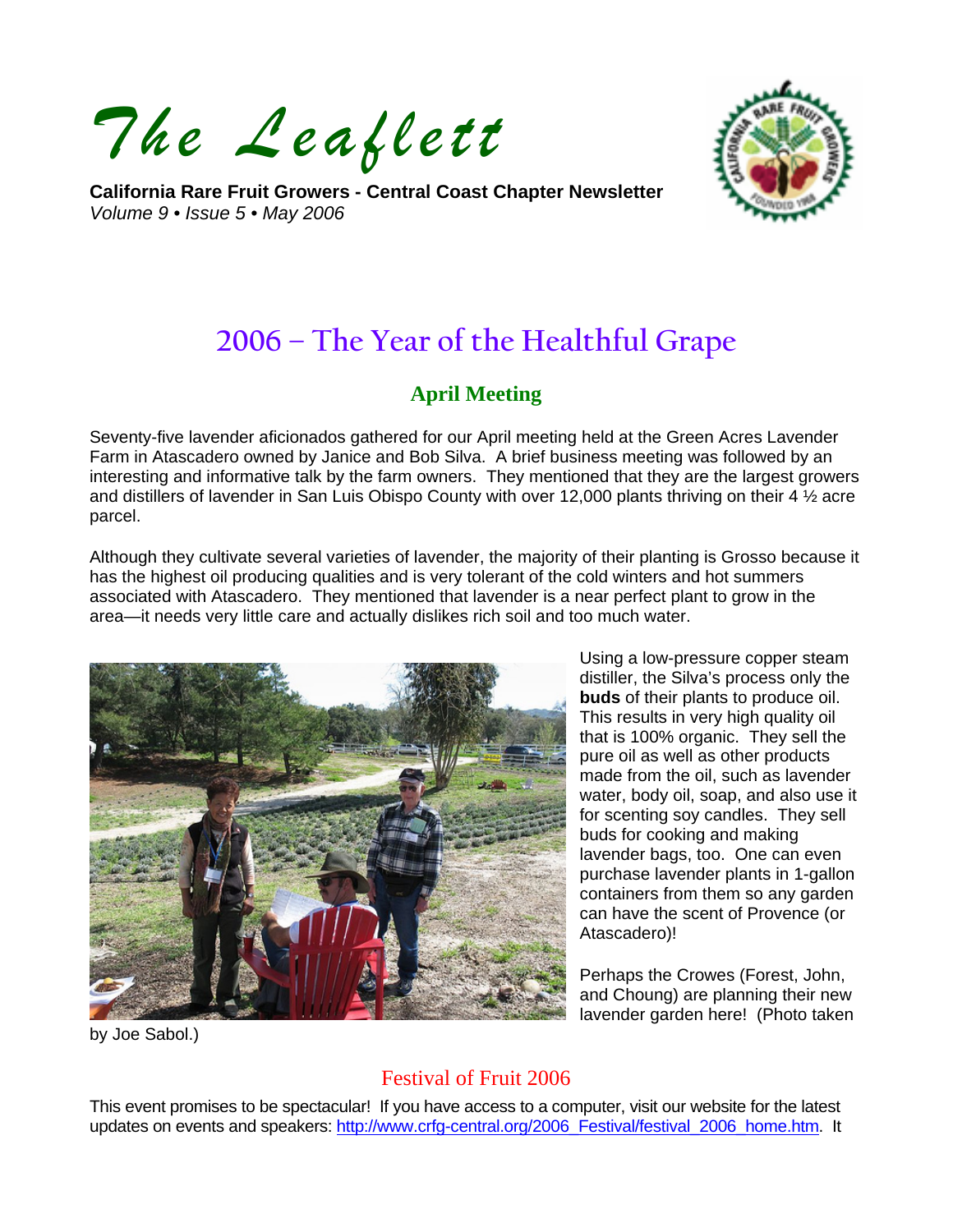isn't too late to join in—meetings are held at the **Pismo Prime Outlet** on **Monday, May 15**, and **Tuesday, June 13, and July 11, from 5 pm to 8 pm**.

See Art DeKleine's list in last month's newsletter if you are soliciting contributions (of money, plants, food, gifts, memorabilia, etc.) for the 2006 Festival. Every contribution helps!

The CRFG Development Fund has received check for \$2000 from the Dole Food Company. The donation is to offset the expenses of bringing to California, Markku Hakkinen, a researcher at Helsinki University Botanic Gardens. Specifically this will permit CRFG to feature Mr. Hakkinen at the Festival of Fruits. Edgar Valdivia was the key individual in establishing the relationship with Dole that resulted in this donation. We anticipate that this \$2000 will cover all his expenses!

# Community Orchard News

On Palm Sunday morning, 15 dedicated CRFG Members came to Cal Poly at 8:30 a.m. to plant 14 new fruit trees in the CRFG Demonstration Orchard! The trees were donated by Steve Veyna of the Orange County Nursery, a major wholesale nursery in Visalia and Southern California. The trees were all bare root, low chill fruit trees. We now have three new apricot varieties, two new Asian Pears, four new peaches, three new persimmons, and two new plums. Our orchard is now FULL!

Joe Sabol gave the planting demonstration and attempted to supervise the planting! Each of members planted one tree, watered it, and then pruned it. We encouraged each



of them to take responsibility for pruning their young tree for the first few years so they can see the new "framework" come to life and bear fruit. A good time was had by all. (Photo of planting crew above was taken by Joe Sabol.)

We also did some badly needed fruit thinning of the other trees in the orchard. There is much more thinning to be done and members are encouraged to go to the orchard and thin the peaches and nectarines to a spacing of 4-6 inches between fruit.

Those dedicated volunteers who planted a tree included:

Owen Baynham - Apricot - Flavor Giant Dave Christie - Apricot - Gold Kist Mark Woelfle - Apricot - Katy Billy Mounts - Asian Pear - Tsu Li Liz Helgerson - Asian Pear- Ya Li Mark Woelfle - Peach - Santa Barbara Ruth Mounts - Peach - Tropic Snow Mei Hoh – Peach - Unknown variety Pet Daniels – Persimmon - Chocolate Sandy Ahearn – Persimmon - Fuyu Don and Marlene Jeung – Persimmon – Giant Fuyu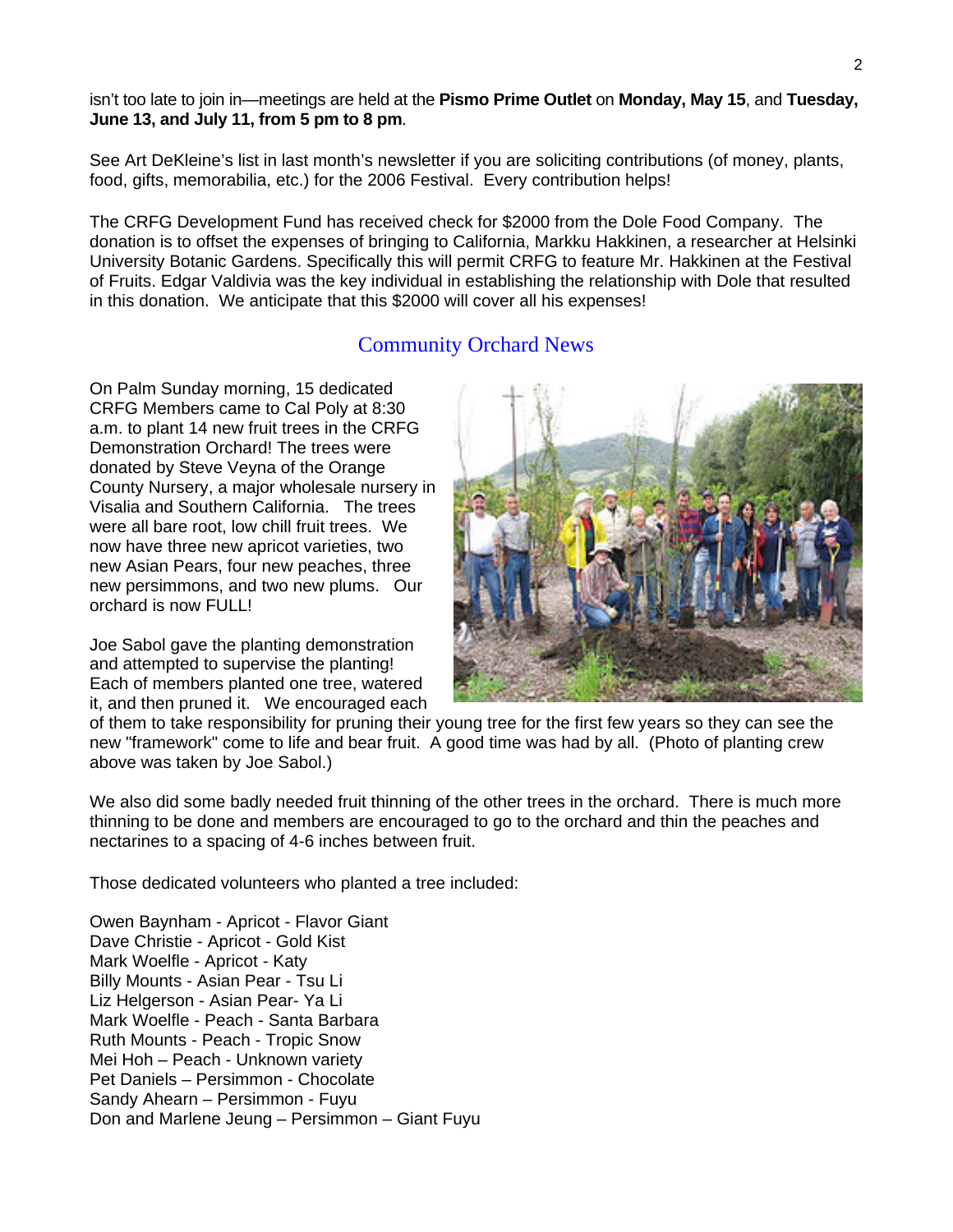Ron Helgerson - Plum - Beauty Marv Daniels - Plum - Persian Red Richard Phillips – Peach - Ventura

#### **CRFG Orchard/Cal Poly**

Fruit Thinning Sunday, May 7, 2006 9:00 - 11:00 AM Free Parking Bring your hand pruners

#### **RSVP**

#### Marv/Pet Daniels [marvnpet@aol.com](mailto:marvnpet@aol.com) or 773-9311

## Local Rare Fruit of the Month—May—Macadamia Nut By Norman Beard



Macadamia nuts where first introduced to the United States from Australia. The two most popular types that grow well in our area are Beaumont and Wonderful. (Photo of Norman's heavily laden tree taken by Joe Sabol.)

Many people ask me how to crack the nut! Here's what I do. First, I cut a piece of exterior 5/8" plywood approximately 15 inches square, then lay a yardstick on the plywood and make a grid outline with a pencil. At each intersection of the lines, I drill a 3/4" hole. This allows me to lay the board on a newspaper on top of my concrete driveway. I fill each hole with a

nut, after the husk is removed. Then I take a sledge hammer and just pound lightly--like I would use a potato masher. The "goody" will come out nice, not broken up. Separate it from the shell for roasting or storage.

It is best to start out with a 15 gallon tree; otherwise you will wait several years for production. Choose a sunny area for your tree. When planting, dig an extra large hole and add lots of good mulch with good nutrients. Water and fertilizer as you would any other tree. The trees don't seem to have many pests that bother them, except ground squirrels and rats. You have to harvest the nuts before they arrive!

Macadamia nuts are very good roasted and covered with chocolate or used in muffins or banana bread.

*(My friend, Linda, and her husband owned a 10-acre macadamia nut orchard on the island of Maui. I was part of a writing group that met every other week and I loved it when we went to Linda's house because she would often make the following muffins. Lennette)*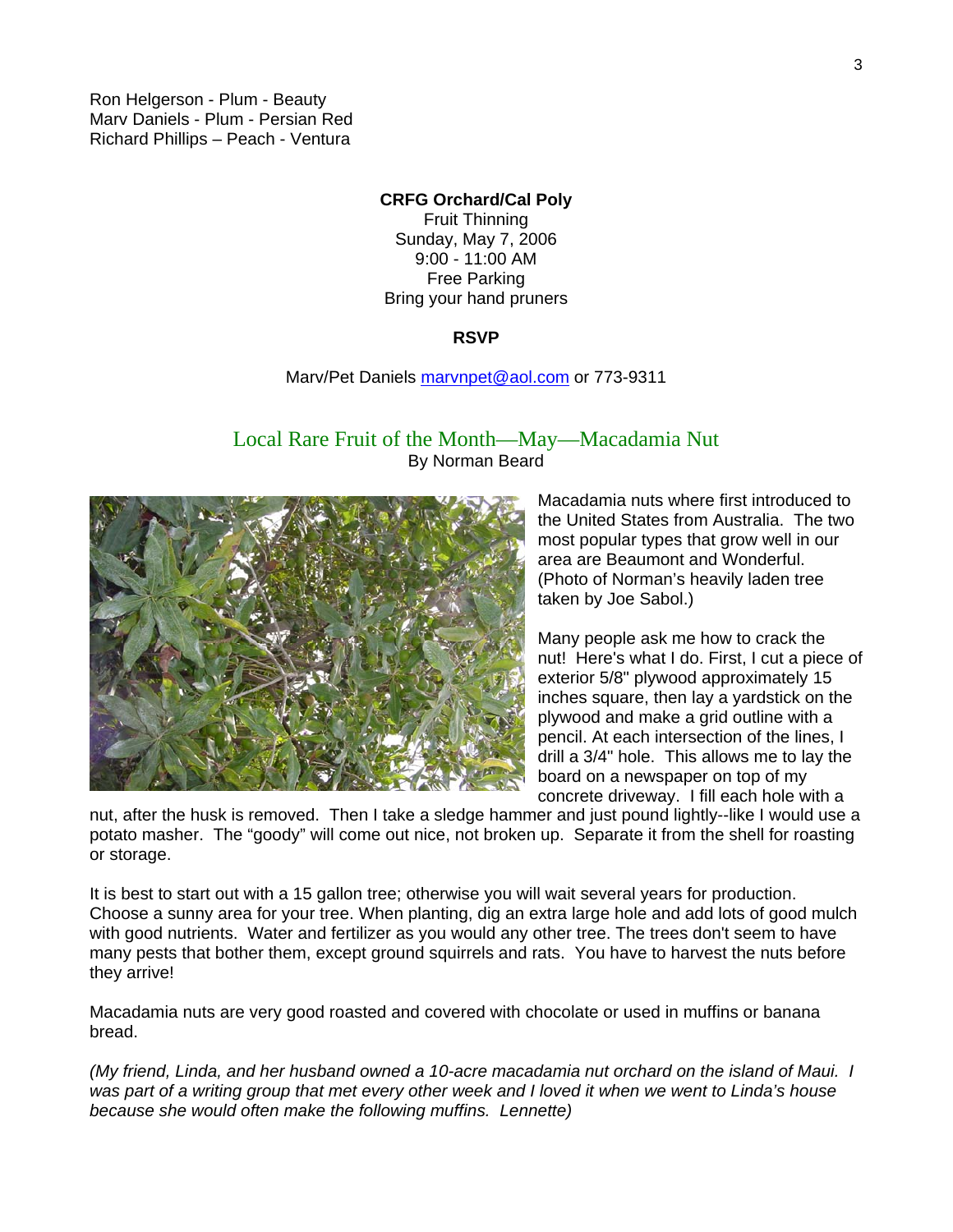#### **Linda's Maui Muffins**

#### **Ingredients:**

1/2 cup butter 1 cup dark brown sugar 28 pineapple pieces, fresh or unsweetened canned (approximately 1 cup) 1 1/4 cup coarsely chopped macadamia nuts 1 1/2 cup flour 1/2 cup firmly packed dark brown sugar 2 tsp. baking powder 1 1/2 tsp. grated orange peel 1 tsp. cinnamon 1/4 tsp. salt 1/2 cup milk 1/2 cup butter, melted and cooled slightly 2 eggs, beaten

#### **Instructions:**

Preheat oven to 375 degrees. Grease a 12-cup muffin tin with cooking spray. On stove or in microwave melt butter until bubbly. Add brown sugar and cook until sugar and butter are well combined. Divide mixture evenly between muffin cups. Place four pineapple pieces in butter/sugar mixture in the bottom of each muffin cup and sprinkle 1 Tbs. coarsely chopped macadamia nuts over the pineapple.

In large mixing bowl combine dry ingredients. In separate bowl, beat eggs together with melted butter and milk. Mix wet and dry ingredients until just combined. Divide batter evenly between muffin cups on top of pineapple and macadamia nuts.

Bake for 25 minutes or until tester inserted in center comes out clean. Immediately invert onto warming rack, removing muffin tin carefully. (If some of the pineapple pieces stay in the tin, you can remove them and place them on top of the muffins again.)

Allow muffins to cool for 5 minutes before serving. Serve upside-down.

Norman Beard sent the following recipe using our rare fruit feature for April:

### **WHITE SAPOTE CRUMB SQUARES**

- 1 Cup of Flour
- 1 Cup of brown sugar, packed
- ½ Cup of butter or margarine
- 1 Teaspoon of ground cinnamon
- 3 Cups of Sapote pulp

Preheat oven to 350 degrees F. In a bowl mix flour, brown sugar, butter and cinnamon until crumbly.

Oil an 8-inch baking dish. Arrange half the fruit in bottom, and spread half of crumb mixture on top. Pour on the remaining fruit and top with the remaining crumb mixture. Bake 40 minutes.

This recipe makes one dozen squares.

If you don't have a white Sapote tree and you want one, Norm has beautiful, grafted Sue Belles in 5 gallon containers for \$35.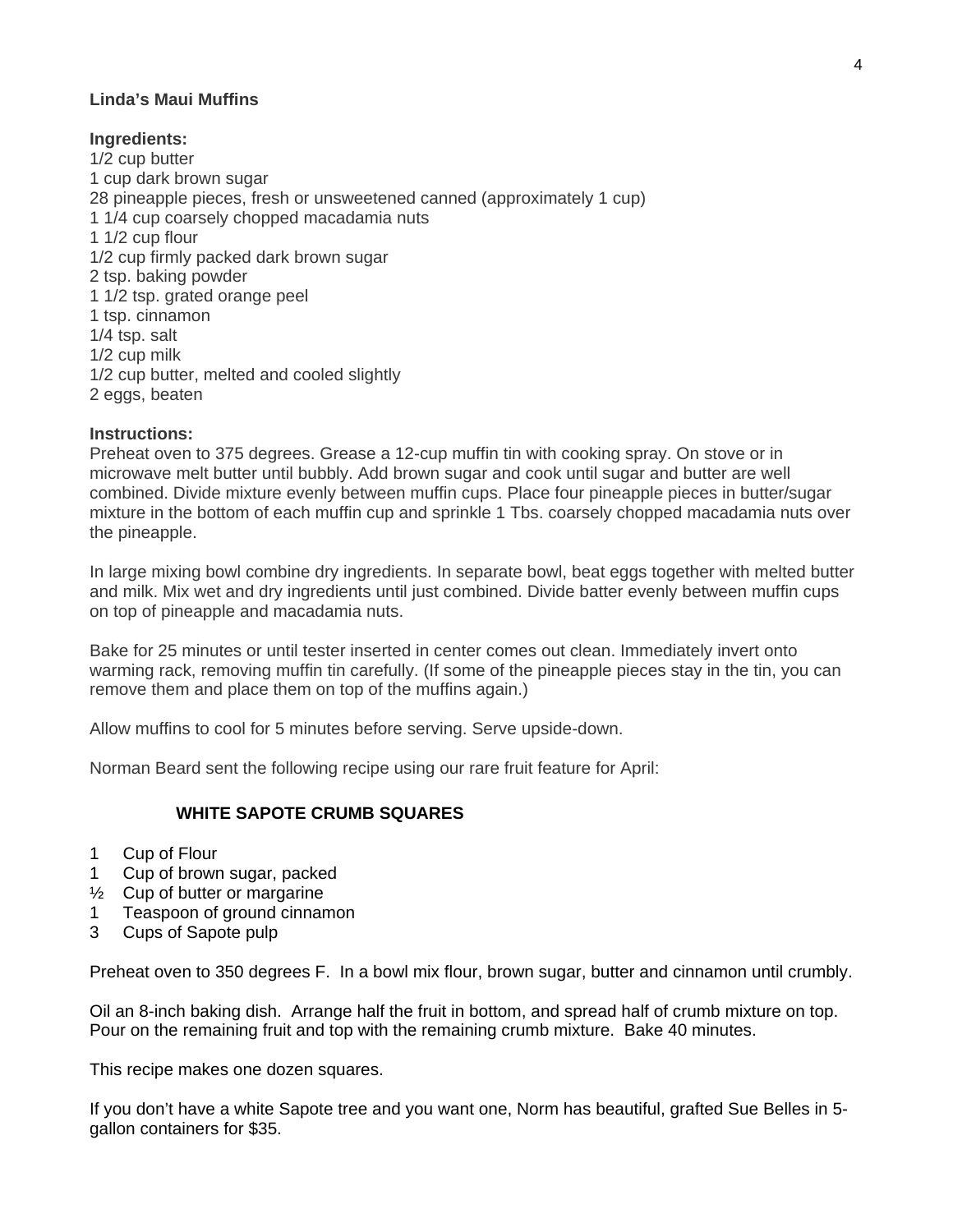## **Bob Tullock Receives SLO Rotary Club Award**



On April 24, our co-chair, Bob Tullock was recognized by the San Luis Obispo Rotary Club for his outstanding leadership abilities. (The photo of Bob was taken at the April meeting, not at the recognition dinner!) Here's what Bob's colleague, Joe Sabol, had to say in his congratulatory letter to Bob.

"The SLO Rotary Club has a very nice "Urban/Rural" BBQ dinner event every year and they take time to recognize leaders in the agriculture community. I am confident the SLO Farm Bureau submitted your name as one deserving of special recognition!!!

Yes, Bob Tullock, YOU were recognized tonight...

And Blanche Camino accepted your award and told the 120 members of the audience what a super star hero you are!!! Could you hear the audience applaud? Many of your CRFG Friends were there, proud of you!!!

Congratulations Bob Tullock!!!!"

## Ambassadors of Happiness

This is a photo of Marv and Pet Daniels and Norm Beard at the Vender's Booth at the Santa Maria Home Show on April 1 and 2. "We had a good show with lots of very nice plants and trees, including a Sue Belle White Sapote!" said Pet.

"The booth was to promote membership for both the Central Coast Chapter and the Ventura/Santa Barbara Chapter of CRFG. Sometimes the show goers take a while to make up their minds to come to our meetings, but often they come out of curiosity and a few join us and are very happy they did!"



#### **Announcements**

**Welcome to Our New Chapter Colleagues:** Janice Silva, Sande Adkins, Charlotte and Jack Preston, Tom Lipp, and David Blakely.

**Join the Parent Organization:** Many of our chapter colleagues are members of the Parent association and, for those of you who aren't, perhaps you **should** consider joining. With parent organization membership you receive a wonderful color magazine, *The Fruit Gardener***,** filled with great articles on fruit growing, news, many chapter activities and contacts. Dues are **\$30 annually** or **3 years for \$87**. Membership applications are available from **Joe Sabol**. Call him at **544-1056** if you can't find him at a meeting.